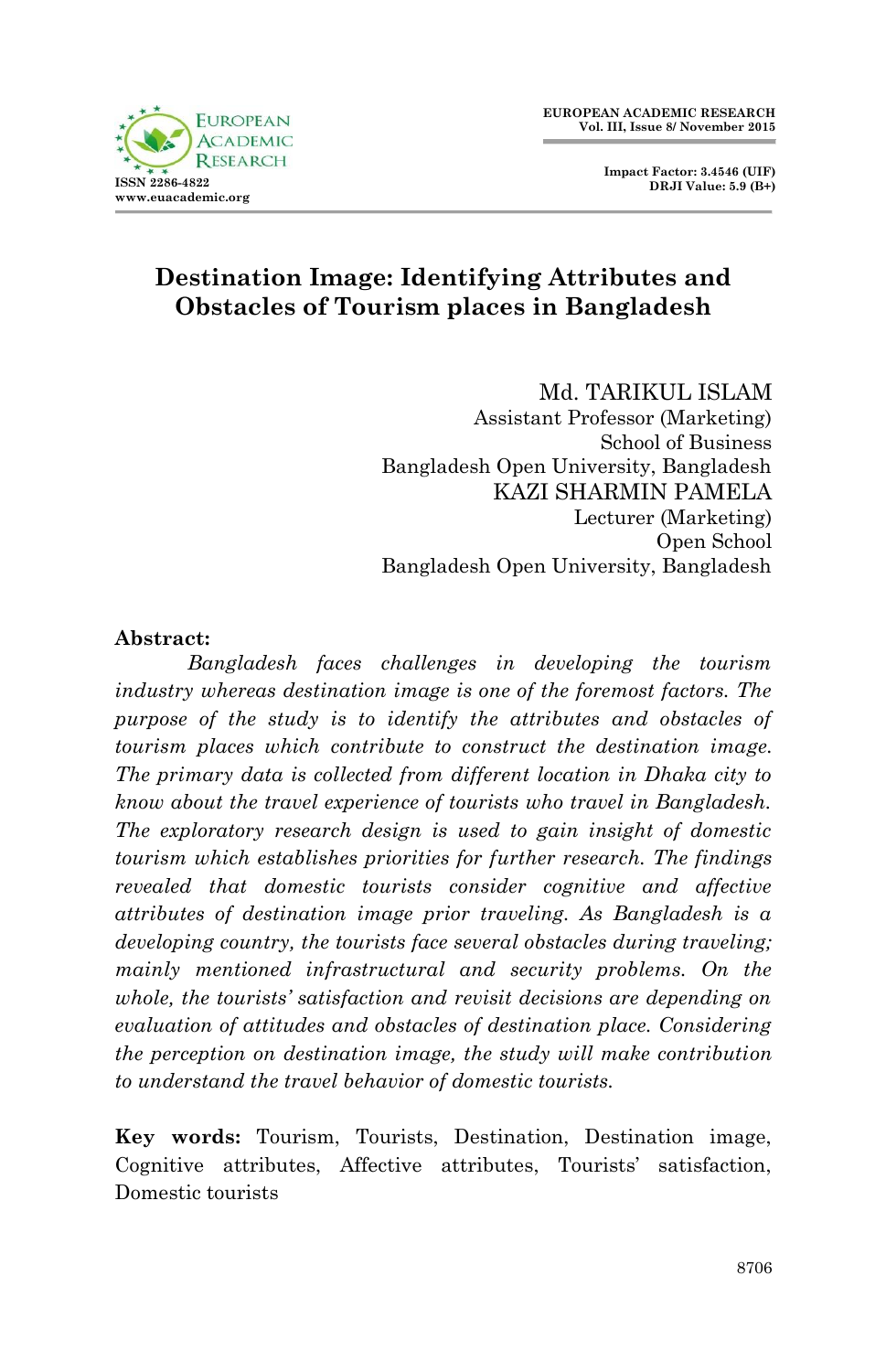## **1. INTRODUCTION**

Tourism industry is one of the fastest growing service industries which contribute in the economic development. At present tourism is a growing and popular global leisure activity that includes the large intake of money for business with the goods and services like taxicabs, airlines, bus, accommodations, foods, hotels and resorts, amusement parks, shopping malls etc (Rahman 2014). According to Webster's New University Dictionary, tourism means "traveling for pleasure; is a type of business that involved in arranging tours and providing services for tourists," and a tourist means "one who travels for pleasure" (Merriam-Webster 2015). From Theobald"s analysis, tourism can be defined as the act of leaving and then returning to the initial beginning point. Consequently, one who takes such a journey can be called a tourist. Therefore, tourists are the temporary visitors staying at least 24 hours in the country visited, and whose purposes are for leisure, business, family, mission, or meeting (Theobald 2005).

Destination image is a significant aspect of destination choice process of the tourists, regardless of the destination image is actually characterizing the place what it has to offer (Cai 2002). Initiating and managing a pertinent destination image is an imperative element to effectively positioning in the tourists" mind. For this reason, the destination marketers need to focus on the essential attributes of the destinations at the time of developing promotional activities for constructing a successful destination image (Hosany et al. 2006).

Though Bangladesh have numerous attractive destinations with natural scenery, impressive monuments and architectural establishments and cultural heritage (Alam 2002), the tourism industry of Bangladesh endure for insufficient infrastructure, lack of facilities at destinations, transportation insufficiency and unavailable information (Hossain 1999).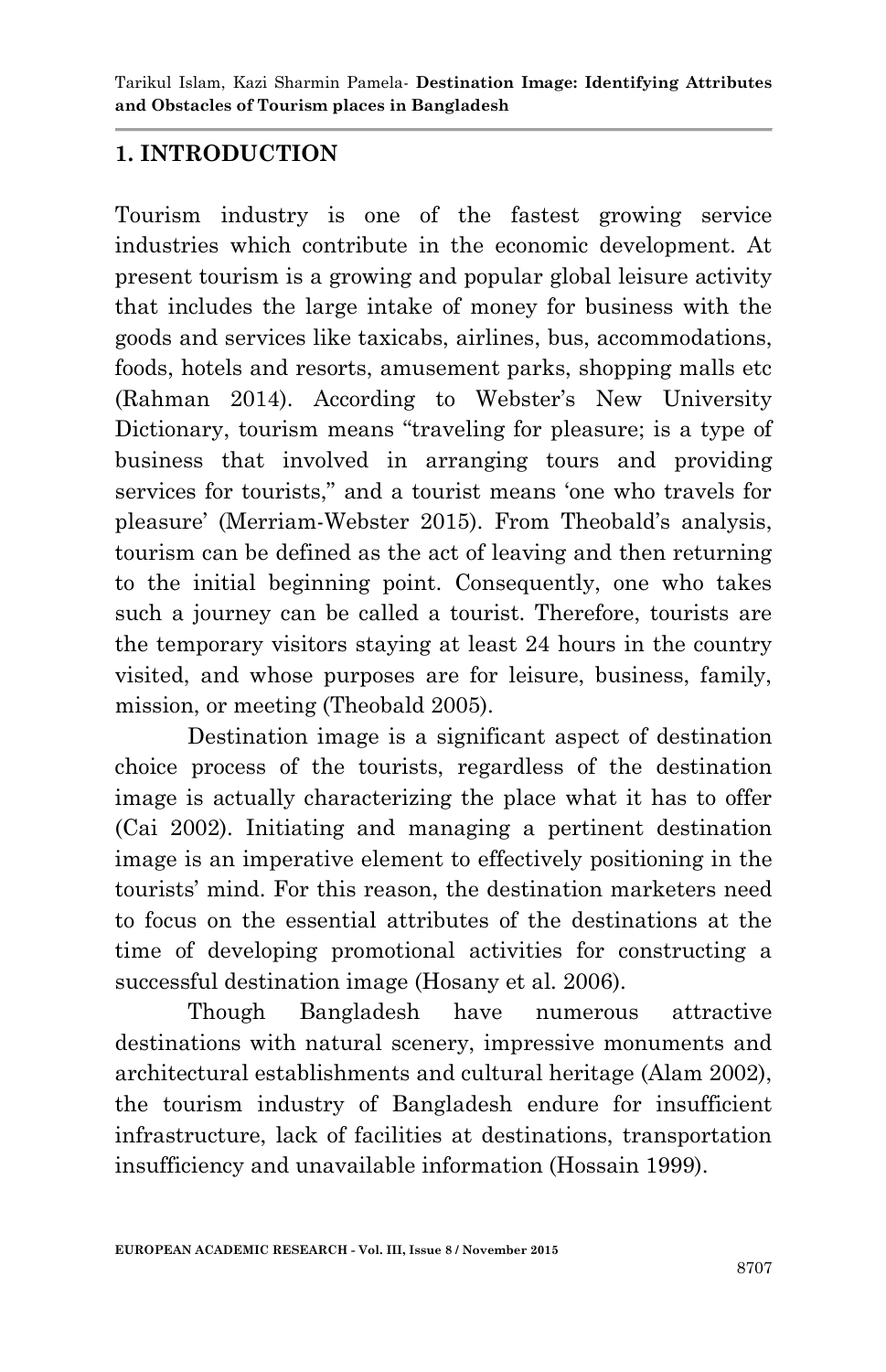Therefore it is necessary to build strong favorable destination image by locating attributes of destination place and communicate with tourists and identify the obstacles to overcome. As a result tourists will feel interest and secure to make revisit decision at same destination place.

# **2. OBJECTIVES OF THE STUDY**

The study was conducted to get the idea about the travel experience of tourists who traveled within Bangladesh. The primary focus of the study was on finding the attributes that tourists consider as important factor while traveling as these attributes were ultimately forming the destination image of a specific place. It is also needed to identify the main obstacles that the tourists faced during traveling. After the travel, the satisfaction level of tourists was necessary to measure so that it could know that who wanted to travel the same destination again.

Therefore, the specific objectives of the study were-

1. To know about the travel experience of Tourists in Bangladesh

2. To find out the important attributes affecting tourists to build a destination image based on travel experience.

3. To discover the tourists" satisfaction level and important obstacles based on the travel experience.

## **3. LITERATURE REVIEW**

## **3.1. Prospects of tourism industry in Bangladesh**

In spite of some problems and constraints, the tourism sector of Bangladesh has huge potentials. We can earn a lot of foreign remittance by exploring and nourishing the prospects of the tourism industry of Bangladesh. Bangladesh Porjaton Corporation 3,03,386 number of tourists visit Bangladesh in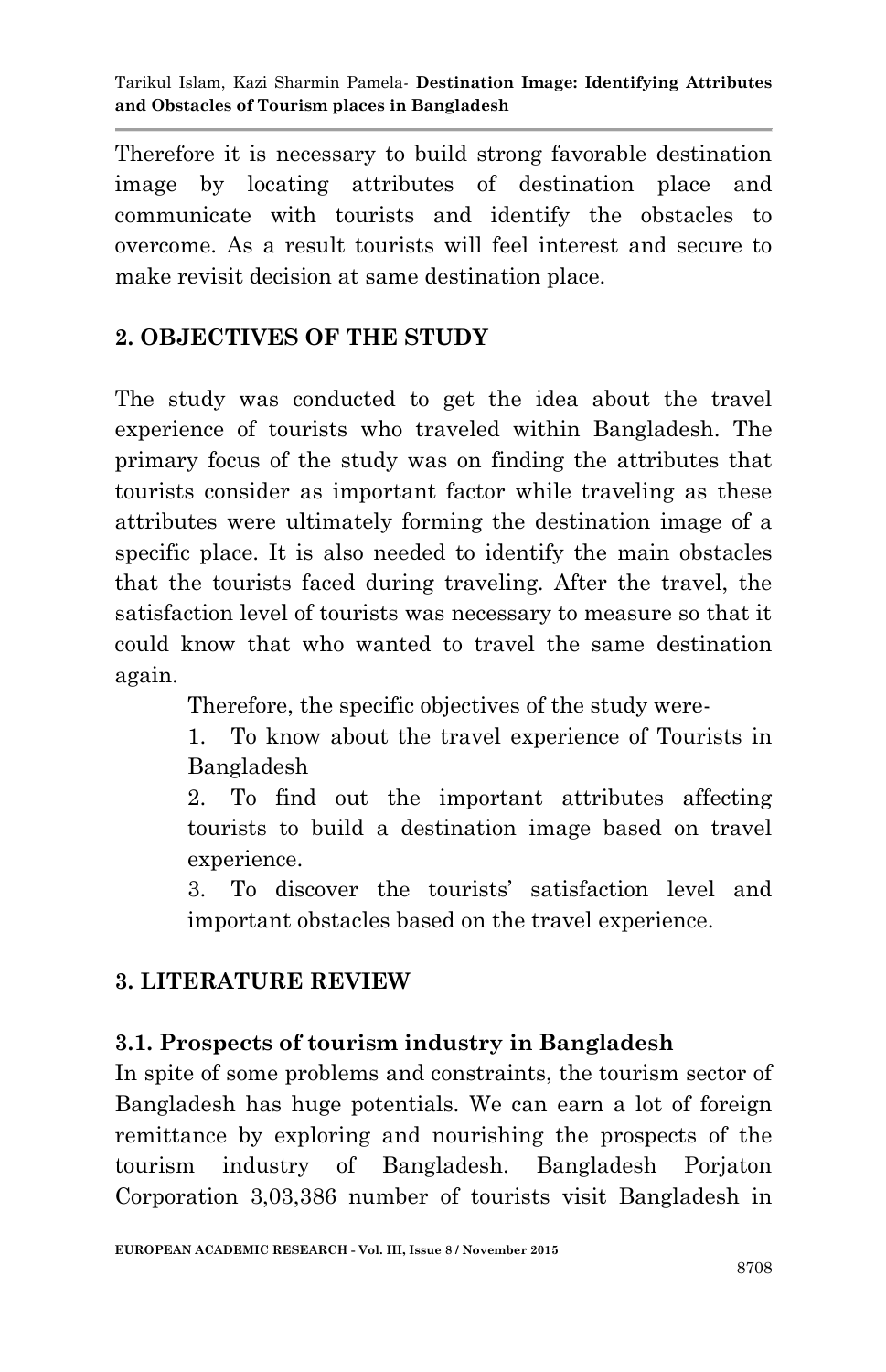2010 that is 11% higher than 2009 reflecting the prospect of the tourism industry in Bangladesh (Bangladesh Tourism Board 2015). Bangladesh's tourism industry can contribute around 4.0 percent to the country's Gross Domestic Product (GDP) by 2017 if the government develops infrastructure to encourage more local and foreign travelers, (Thomsen 2015).

World Travel and Tourism Council reveals the key facts about the tourism sector of Bangladesh at the country report of Economic Impact 2015. Travel and tourism sector contributed directly to GDP by BDT 296.6bn (1.9% of total GDP) in 2014. Moreover, the total contribution to GDP was BDT 627.9bn in 2014 that is 4.1% of GDP. Additionally, the direct and indirect jobs supports by the travel and tourism contributed 3.6% of total employment in 2014. On the other hand, in 2014, the investment in this industry was BDT60.9bn or 1.4%of total investment that expected to rise by 2.7% in 2015. Bangladesh made earnings BDT10.2bn in visitor exports <sup>1</sup>in 2014. The interesting finding was that the domestic travel spending<sup>2</sup> generated 97.9% of direct travel and tourism GDP whereas 2.1% for visitor exports in 2014 (WTTC 2015).

Ziaul Hoque Howladar published a report where he mentioned that the domestic tourism is increasing day by day, and it will accelerate the foreign tourists' arrival in Bangladesh in the near future. Based on the Bangladesh Parjaton Corporation (BPC) statistics, it is found that more than 800 tourist attractions have already been identified. Presently, around 6 million tourists visit each year in 25 landmark tourist attractions. Approximately 1.5 million tourists visit Cox"s Bazar each year, of which 5% are foreign tourists, more than 500,000 visited in 2013 (Howlader 2015).

3.2. Destination image:

1

<sup>1</sup> Visitor exports mean money spent by foreign visitors to a country that is a key component of the direct contribution of Travel and Tourism.

 $2$  Domestic travel spending means the spending of a country's residents within that country for both business and leisure trips.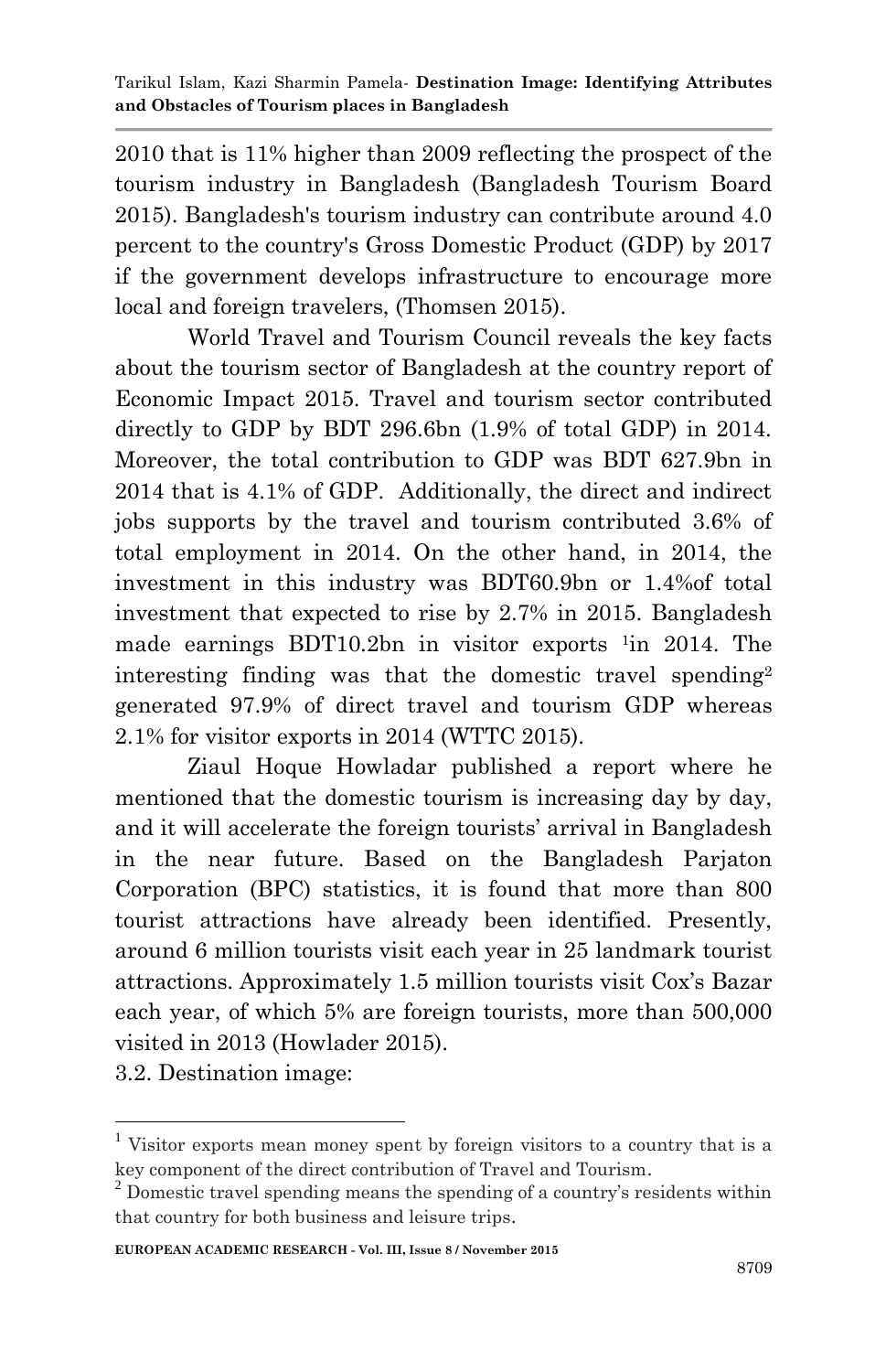A destination image is a reflection that is the outcome of a tourist"s perception about a specific destination"s attributes (Lumsdon 2000, 229). Gartner (1986, 636) also defined destination image as "a function of brand and the tourists' perceptions of the attributes of activities or attractions available within the destination area".

**Figure 1: Destination Image Formation** 



Sources: Constructed by authors using the theory from Lai & Vinh 2013 and Lim & Weaver 2012.

Many researchers agreed to describe destination image as a multidimensional construct with the two core dimensions like cognitive and affective (Baud-Bovy & Lawson 1977). The cognitive dimension consists of beliefs and knowledge about the physical attributes of destination whereas the affective dimension means the evaluation of the affective quality of feelings toward the attributes and surrounding environments of the destination (Baloglu & McCleary 1999). Any destination may face larger challenges in developing and supervising attractive and optimistic imagery therefore, it is necessary to establish endurable competitive advantage along with accumulate as many positive image attributes with the destination as possible (McCartney 2008). Aside from any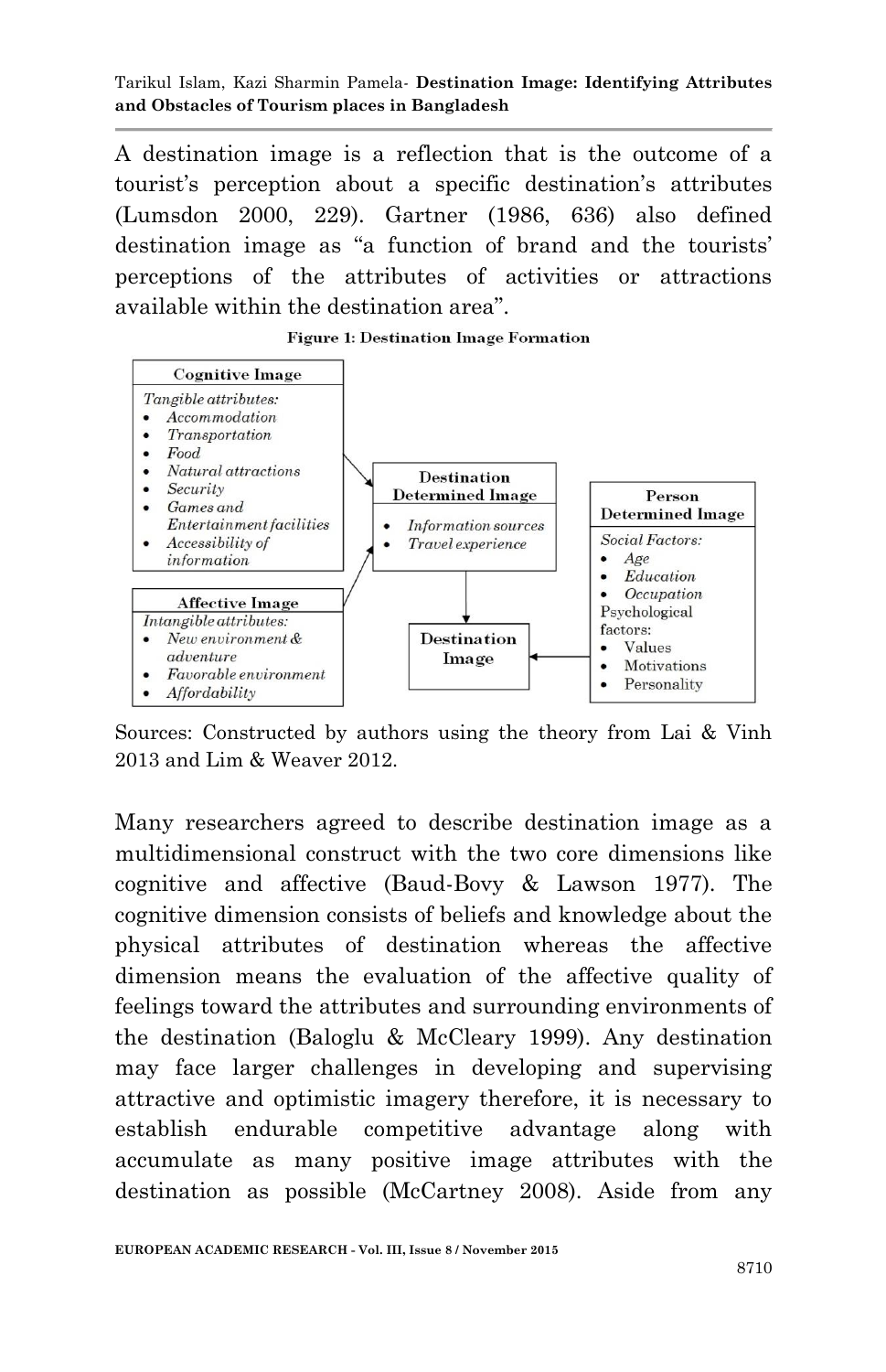precise reason an image of destination does not come into a tourist"s thought naturally specifically when the tourist can correlate the image with certain attributes (Zhou 2005).

## **3.3. Satisfaction of tourists:**

From the marketing point of view, "Satisfaction is the extent to which a product's perceived performance matches a buyer's expectations" (Kotler and Armstrong 2006). Marketers need to understand customer satisfaction as it often serves as a key driver (Wells & Prensky 1996. In case of getting the idea about tourism behavior, satisfaction measurement acts as a fundamental concept (Ross and Iso-Ahola, 1991) as satisfied customers make positive behavioral reactions like repurchase, revisit, recommended to acquaintances and favorable word of mouth (Dube et al, 1994).

# **3.4. Relationship between satisfaction of tourists and destination image:**

Many scholars agreed that in the tourism research, the choice of destination, destination image, and satisfaction of tourists are all the essential focus (McLellan and Fousher. 1983; Selby et al., 1996). The tourist decision process is intangible in nature and is greatly motivated by different factors such as perceived image of destination, former travel experience, information about destination, and cultural impact (Money and Crotts, 2003). The satisfaction of tourists is depending on the destination image attributes which incorporate basic requirement like accommodation, food and food related services, transportation; attraction related requirements like recreation, adventure, shopping, games and entertainment facilities, diverse culture, friendliness of local people; and destination competitiveness (Qu and Li 1997).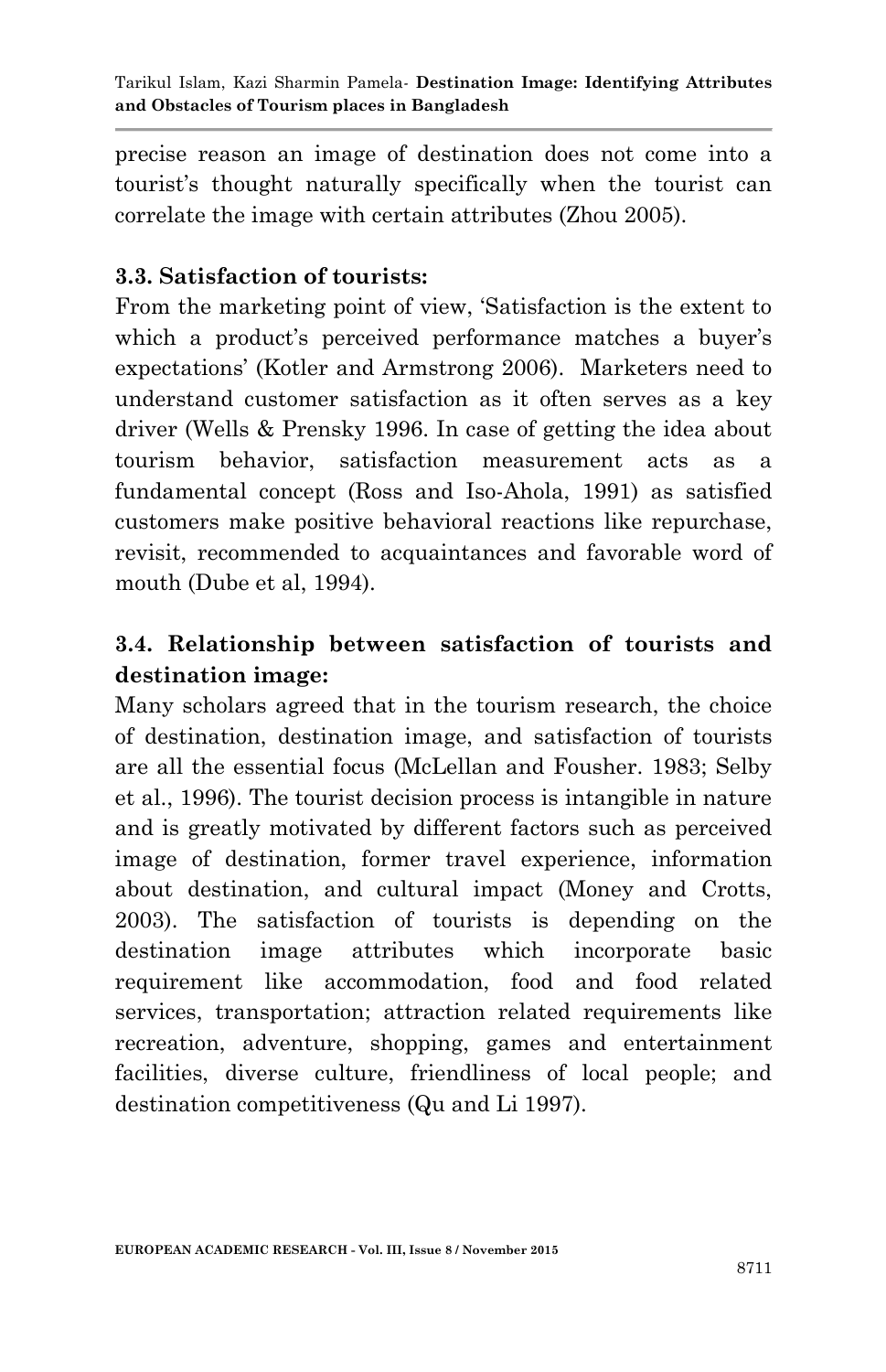### **3.5. Obstacles in tourism places in Bangladesh:**

Bangladesh does not put enough effort to establish a favorable destination image for the reason of lack of information source, insufficient infrastructure, facilities and security (Mitra 2005).

### **4. METHODOLOGY OF THE STUDY**

Since the study is trying to have an insight of the aspect of the tourism industry in Bangladesh, exploratory research is most suited here (Malhotra 2006, 137). This study has been prepared by analyzing both primary and secondary data. For the theoretical foundation and analysis, the existing literature was investigated by collecting published journals, periodicals, newspapers, related magazines, the internet etc. The study was geographically confined to Dhaka city, initially formed the sampling frame for the study. Convenient sampling procedure is used to collect the primary data of the study. Only local or domestic tourists were chosen as respondents within the sampling frame simply due to the fact that without the augmentation of domestic tourism, developing international tourism would be almost impossible (Bangladesh Parjatan Corporation, 2004, p. 118). Usually the sample size for the exploratory research is small (Malhotra 2006, 318) therefore the total number of respondents was 70, due to incompleteness of the questionnaire 56 respondent's data were measured as a final sample size. A survey questionnaire has been used to collect the primary data from the different places in Dhaka City. The questionnaire was developed following a structured format as per the objectives of the study. Both the metric, nonmetric types of data were collected for the study. The five points Likert scaling method was used in the study. A pretest was conducted for testing the reliability of the questionnaire. To analyze the collected data, different qualitative measures have been taken. The frequency distribution, mean value and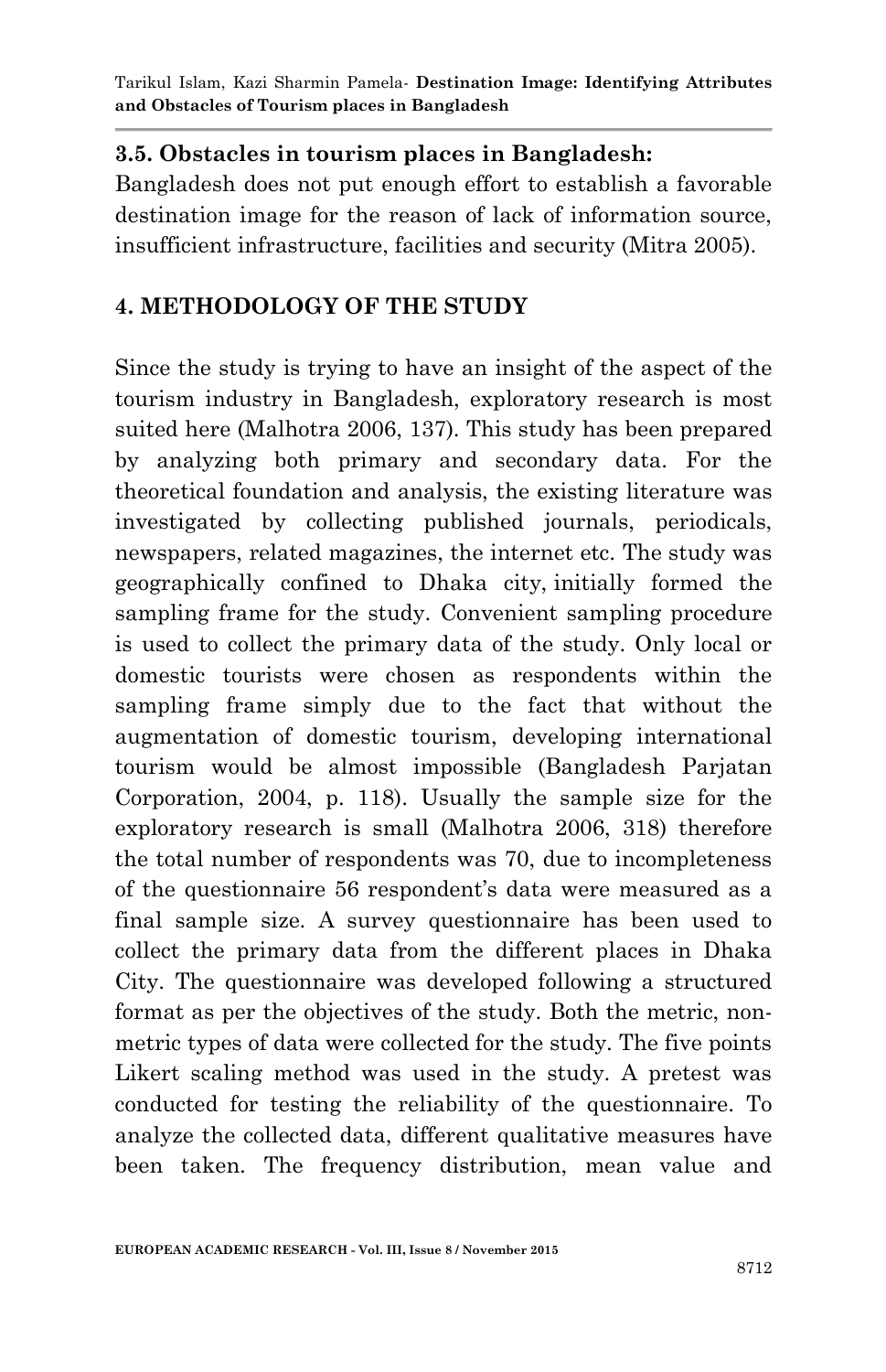crosstabs analysis were done on the primary data by using SPSS and MsExcel software.

### **5. FINDINGS:**

#### **5.1. Respondents' profile:**

In the study, the respondent's profile was organized by four factors: gender, age, income, and education. Most of the respondents were male (85.7%). Age group between 26 to 35 years old was responded 50%, on the other hand, age group from 36 to 45 years old was 25% and the young people age group from 18 to 25 years old was 23.3%. According to monthly income, 28.6% of respondents were between tk.20001 to 30000 and 10.7% of the respondents were between tk.30001- 40000. On the other hand, 14.3% of the respondents did not agree to reveal the monthly income information. In the study 53.6% of the respondents were post graduated on the other hand 39.3% of the respondents were graduated.

| Gender         | Frequency      | Percent $(\% )$ | Age           | Frequency      | Percent (%) |
|----------------|----------------|-----------------|---------------|----------------|-------------|
|                |                |                 |               |                |             |
| Male           | 48             | 85.7            | 18-25         | 13             | 23.2        |
| Female         | 8              | 14.3            | 26-35         | 28             | 50.0        |
| Total          | 56             | 100.0           | 36-45         | 14             | 25.0        |
|                |                |                 | 46-55         | 1              | 1.8         |
| Monthly Income | Frequency      | Percent (%)     | Total         | 56             | 100.0       |
|                |                |                 |               |                |             |
| No comments    | 8              | 14.3            | Education     | Frequency      | Percent (%) |
| < 5000         | $\overline{4}$ | 7.1             |               |                |             |
| 5001-10000     | 5              | 8.9             | SSC           | $\overline{2}$ | 3.6         |
| 10001-15000    | $\overline{4}$ | 7.1             | <b>HSC</b>    | $\overline{2}$ | 3.6         |
| 15001-20000    | $\overline{4}$ | 7.1             | Honors/Degree | 22             | 39.3        |
| 20001-30000    | 16             | 28.6            | Masters       | 30             | 53.6        |
| 30001-40000    | 6              | 10.7            | Total         | 56             | 100.0       |
| 40001-50000    | 5              | 8.9             |               |                |             |
| 50000          | $\overline{4}$ | 7.1             |               |                |             |
| Total          | 56             | 100.0           |               |                |             |

|  |  |  |  |  | Table 1: Respondent's basic information |  |
|--|--|--|--|--|-----------------------------------------|--|
|--|--|--|--|--|-----------------------------------------|--|

**Source: Primary data**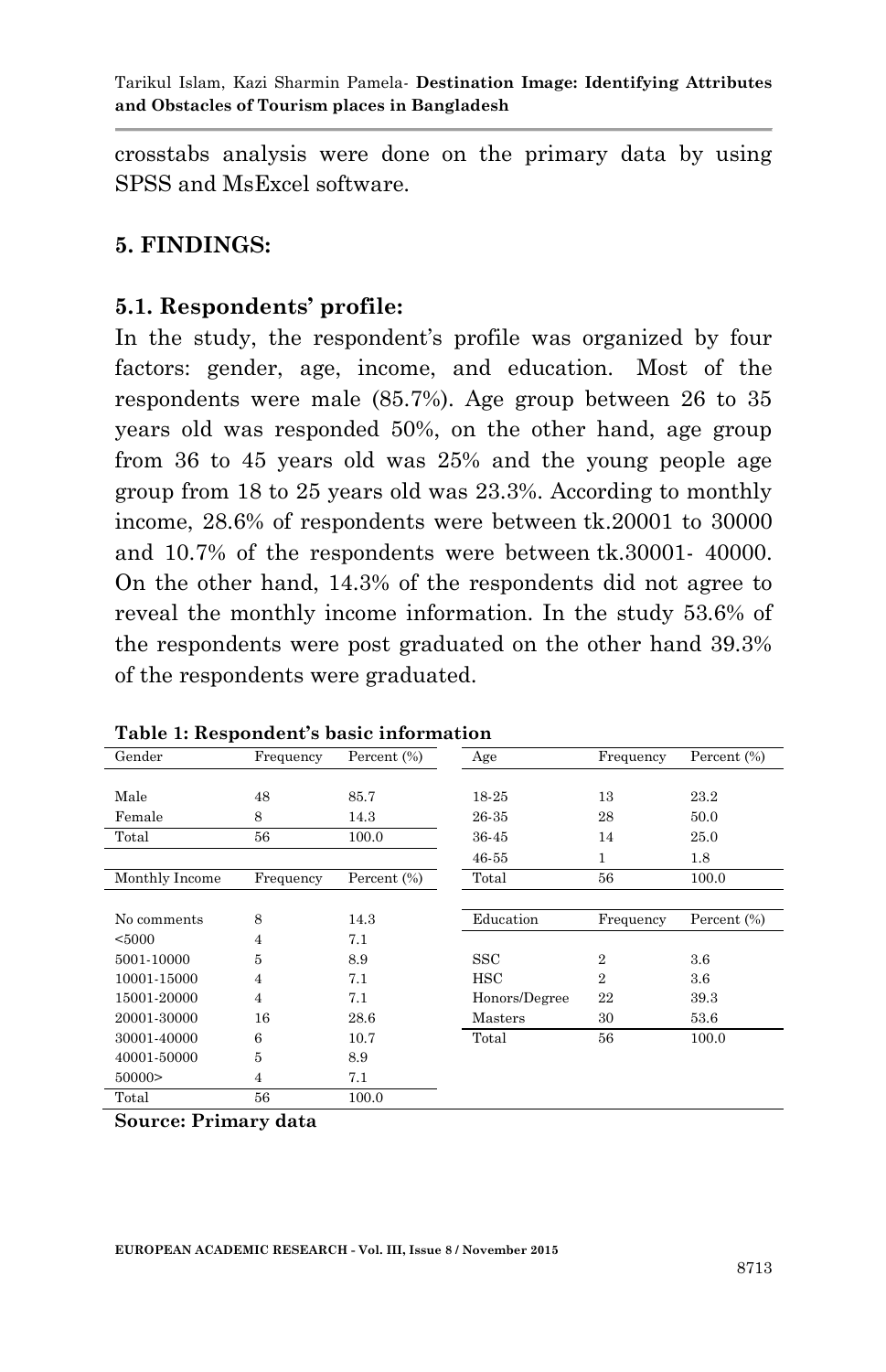## **5.2. Information about travel experience:**

**5.2.1. Assessment about traveling frequency:** In the study, to get the idea about travel experience, the data was collected in two basis; firstly based on five years travel experience and secondly latest travel experience. It is found that 53.6% of respondents regularly travel where travel means the respondents visit the places outside from their habitual places [Graph 1]. It is also found that among the respondents who regularly traveled most of them traveled monthly (30%) and within three months (30%) time period. Only 10% of the respondents are found who travel over one year difference [Table 3].

#### **Table 2: Status of traveling regularity**

|       | Frequency | Percent $(\%)$ |  |
|-------|-----------|----------------|--|
| Yes   | 30        | 53.6           |  |
| No    | 26        | 46.4           |  |
| Total | 56        | 100.0          |  |

Source: Primary data

| Table of Trequency of respondence traveling |                |                |  |
|---------------------------------------------|----------------|----------------|--|
|                                             | Frequency      | Percent $(\%)$ |  |
| Monthly                                     | 9              | 30.0           |  |
| Within 3 months                             | 9              | 30.0           |  |
| Within 6 months                             | 5              | 16.7           |  |
| Yearly                                      | $\overline{4}$ | 13.3           |  |
| More than one year                          | 3              | 10.0           |  |
| Total                                       | 30             | 100.0          |  |

#### **Table 3: Frequency of respondent's traveling**

**Source: Primary data**

## **5.2.2. Evaluation of travel behavior within 5 years time interval:**

The information about particular time period may give a precise scenario of the respondents travel behavior, for this reason, five years time interval was selected in the study. Within five years period, 98% of the respondents traveled at least once [Table 4]. 40% of the respondents traveled more than 5 times and 34.5% of the respondents are found who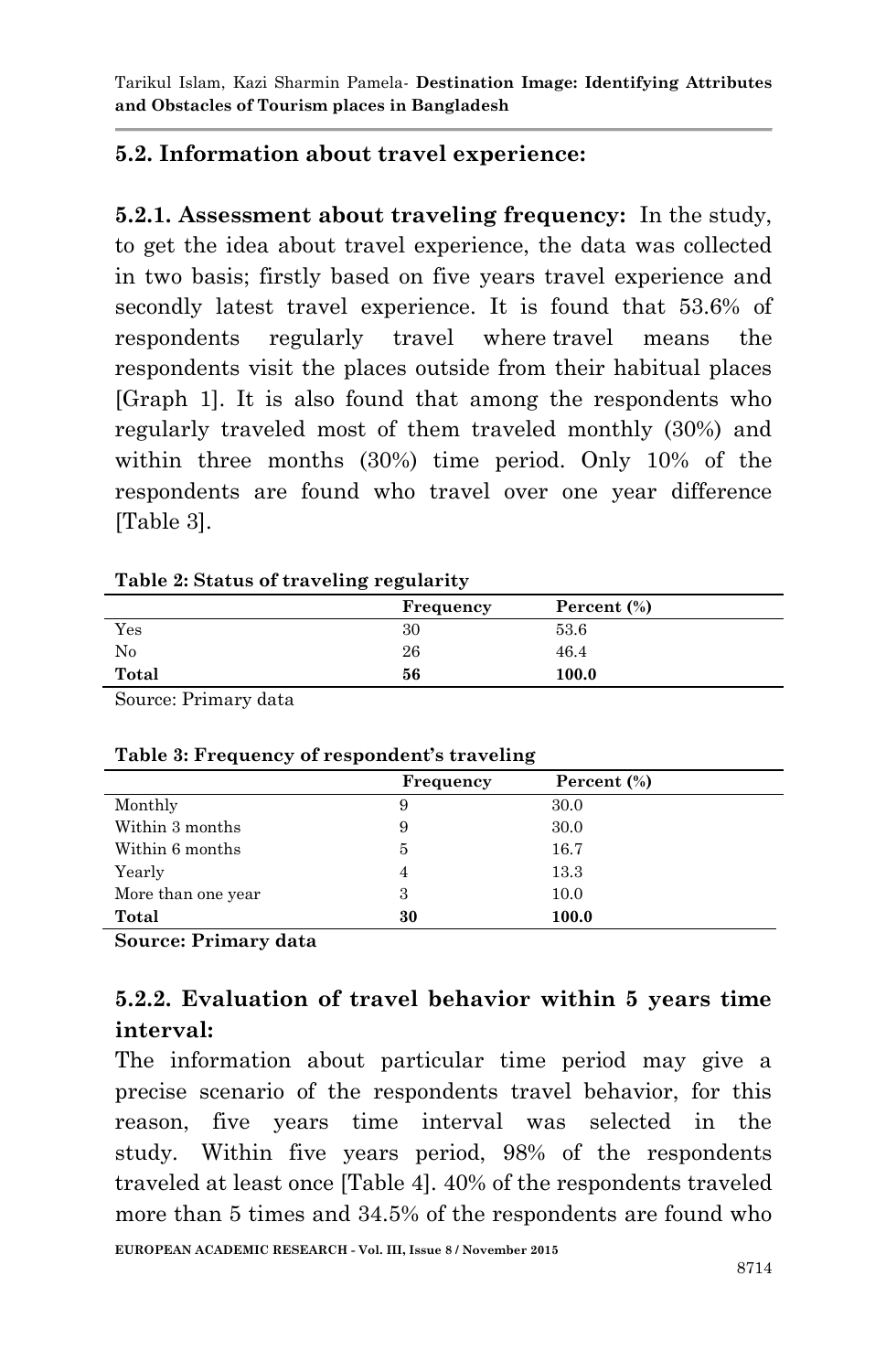travel 2-3 times within last 5 years. On the other hand only 10.9% of the respondents travel just the once [Table 5]. The respondents who traveled within last 5 years, 45.5% go in January to March season in contrast only 10.9% of the respondents traveled in April to June season [Table 6].

|                                                                   | Frequency | Percent (%) |
|-------------------------------------------------------------------|-----------|-------------|
| Yes                                                               | 55        | 98.2        |
| $\rm No$                                                          | 1         | 1.8         |
| Total                                                             | 56        | 100.0       |
| Table 5: Frequency of respondent's traveling within last 5 years  |           |             |
| One time                                                          | 6         | 10.9        |
| 2-3 times                                                         | 19        | 34.5        |
| $4-5$ times                                                       | 8         | 14.5        |
| More than 5 times                                                 | 22        | 40.0        |
| Total                                                             | 55        | 100.0       |
| Table 6: Last season of traveling within 5 years<br>January-March | 25        | 45.5        |
|                                                                   |           |             |
| April-June                                                        | 6         | 10.9        |
| July-September                                                    | 13        | 23.6        |
| October-December                                                  | 11        | 20.0        |

| Table 4: Traveling within last 5 years |  |  |
|----------------------------------------|--|--|
|                                        |  |  |

# **5.2.2. Evaluation of travel behavior based on latest travel experience:**

Based on latest travel experience, in the study it is found that 96.4% of the respondents travel within Bangladesh and only 3.6% of the respondents traveled abroad [Table 7]. 73.2% of the respondents stayed at the travel place from 2 to 7 days and 14.3% stayed for single one day [Table 8]. In the study it is found that mostly the respondents like to travel with a group of 2 to 5 members (55.4%). Conversely, the respondent own self alone or with one partner traveled and more than 20 group members traveled 14.3% [Table 9]. The respondents were asked the reason for traveling, mostly answered that they traveled to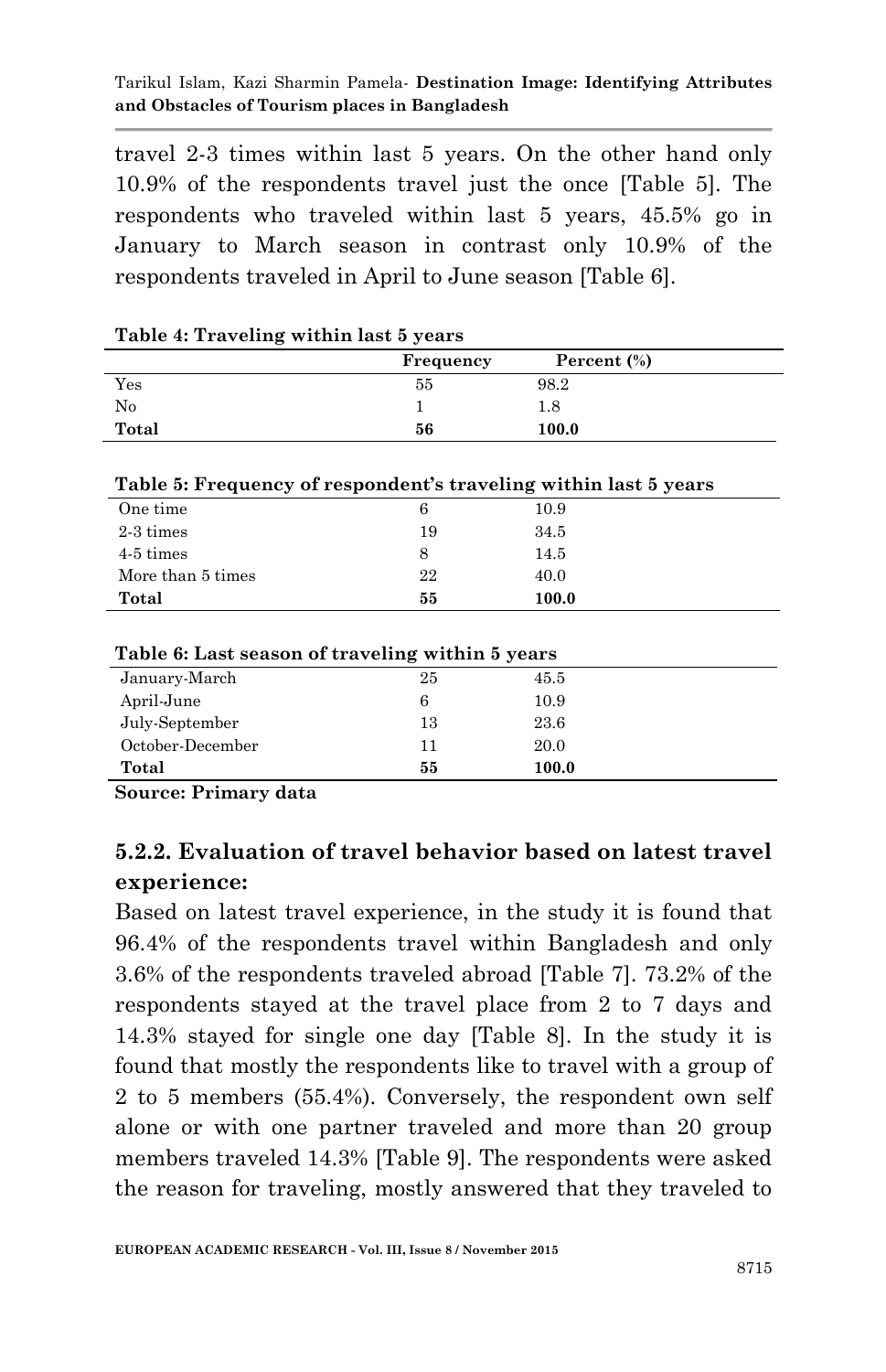spent time with family and friends (44.6%) and to visit the attractive and beautiful place (17.9%). Additionally the respondents traveled for professional purpose (12.5%) and for recreation (12.5%) [Table 10]. In case of getting information about travel place, maximum respondents referred the source from relatives and/ or friends (67.9%) and secondly they mentioned the available information from the internet (10.7%). On the other hand, only 3.6% of the respondents know about the travel place from travel agencies, airlines or government tourism organizations [Table 11].

|                                                                       | Frequency      | Percent (%) |
|-----------------------------------------------------------------------|----------------|-------------|
| Yes                                                                   | 54             | 96.4        |
| No                                                                    | $\overline{2}$ | 3.6         |
| Total                                                                 | 56             | 100.0       |
|                                                                       |                |             |
| Table 8: Number of days respondent stays at travel place (Last visit) |                |             |
| $0-1$ day                                                             | 8              | 14.3        |
| $2-7$ days                                                            | 41             | 73.2        |
| $8-15$ days                                                           | 5              | 8.9         |
| One year $>$                                                          | $\overline{2}$ | 3.6         |
| Total                                                                 | 56             | 100.0       |
|                                                                       |                |             |
| Table 9: Number of people in total traveled (Last visit)              |                |             |
| $0 - 1$                                                               | 8              | 14.3        |
| $2-5$                                                                 | 31             | 55.4        |
| $6 - 10$                                                              | 5              | 8.9         |
| 11-20                                                                 | $\overline{4}$ | 7.1         |
| 20 >                                                                  | 8              | 14.3        |
| Total                                                                 | 56             | 100.0       |
|                                                                       |                |             |
| Table 10: Reasons for traveling (Last visit)                          |                |             |
| Family & friends                                                      | 25             | 44.6        |
| Professional reason                                                   | 7              | 12.5        |
| For visiting attractive & beautiful place                             | 10             | 17.9        |
| For recreation                                                        | 7              | 12.5        |
| For spending the leisure time                                         | $\overline{2}$ | 3.6         |
| For medical purpose                                                   | 1              | 1.8         |
| Others                                                                | $\overline{4}$ | 7.1         |
| Total                                                                 | 56             | 100.0       |

**Table 7: Traveling within Bangladesh (Last visit)**

**EUROPEAN ACADEMIC RESEARCH - Vol. III, Issue 8 / November 2015**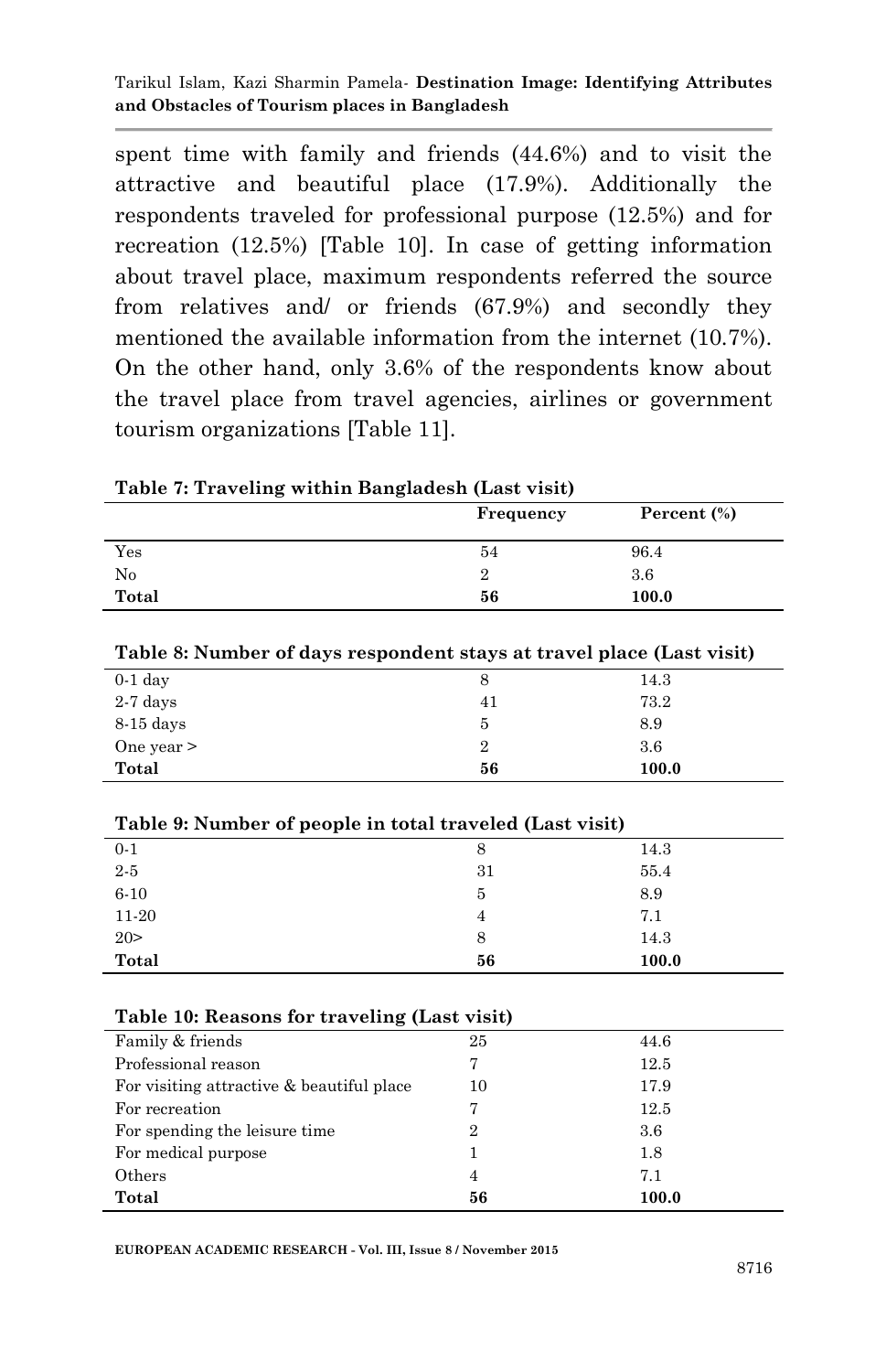| visit)                           |                |       |
|----------------------------------|----------------|-------|
| Relatives &/or friends           | 38             | 67.9  |
| Internet                         | 6              | 10.7  |
| Travel agency/ airlines          | $\overline{2}$ | 3.6   |
| Government tourism organizations | $\overline{2}$ | 3.6   |
| Different media                  | 3              | 5.4   |
| Others                           | 5              | 8.9   |
| Total                            | 56             | 100.0 |

**Table 11: Sources of information to know about travel place (Last** 

**Source: Primary data**

## **5.3. Attributes of destination Image:**

It is necessary to identify relevant destination attributes accordingly in this study destination attributes are selected after reviewing previous studies. Several destination attributes may vary with specific destination even though most frequently used attributes are selected which apply to Bangladesh perspective. The difference of values among the attributes was slight. Attractiveness had the highest mean value (6.9) whereas the arrangement of games and recreation had lowest mean value (4.0). Attributes such as new environment and adventure, the arrangement of accommodation and favorable weather were close to the highest value. The average value for the attribute security of the place was comparatively third important factor (5.7) and next to this attribute, arrangement of transportation and communication, affordable travelling cost and variation of foods had mean values of 5.4, 5.3 and 5.3, respectively [Table 12].

|                                                 | N  | Mean |
|-------------------------------------------------|----|------|
| Attractiveness or natural beauty of the place   | 56 | 6.9  |
| New environment and adventure                   | 56 | 6.0  |
| Arrangement of accommodation                    | 56 | 6.0  |
| Favorable weather                               | 56 | 6.0  |
| Security of the place                           | 56 | 5.7  |
| Arrangement of transportation and communication | 56 | 5.4  |
| Affordable traveling cost                       | 56 | 5.3  |
| Variation of foods                              | 56 | 5.3  |
| Availability of information                     | 56 | 4.6  |
| Arrangement of games & recreation               | 56 | 4.0  |

#### **Table 12: Important attributes of destination image (Last visit)**

#### **Source: Primary data**

**EUROPEAN ACADEMIC RESEARCH - Vol. III, Issue 8 / November 2015**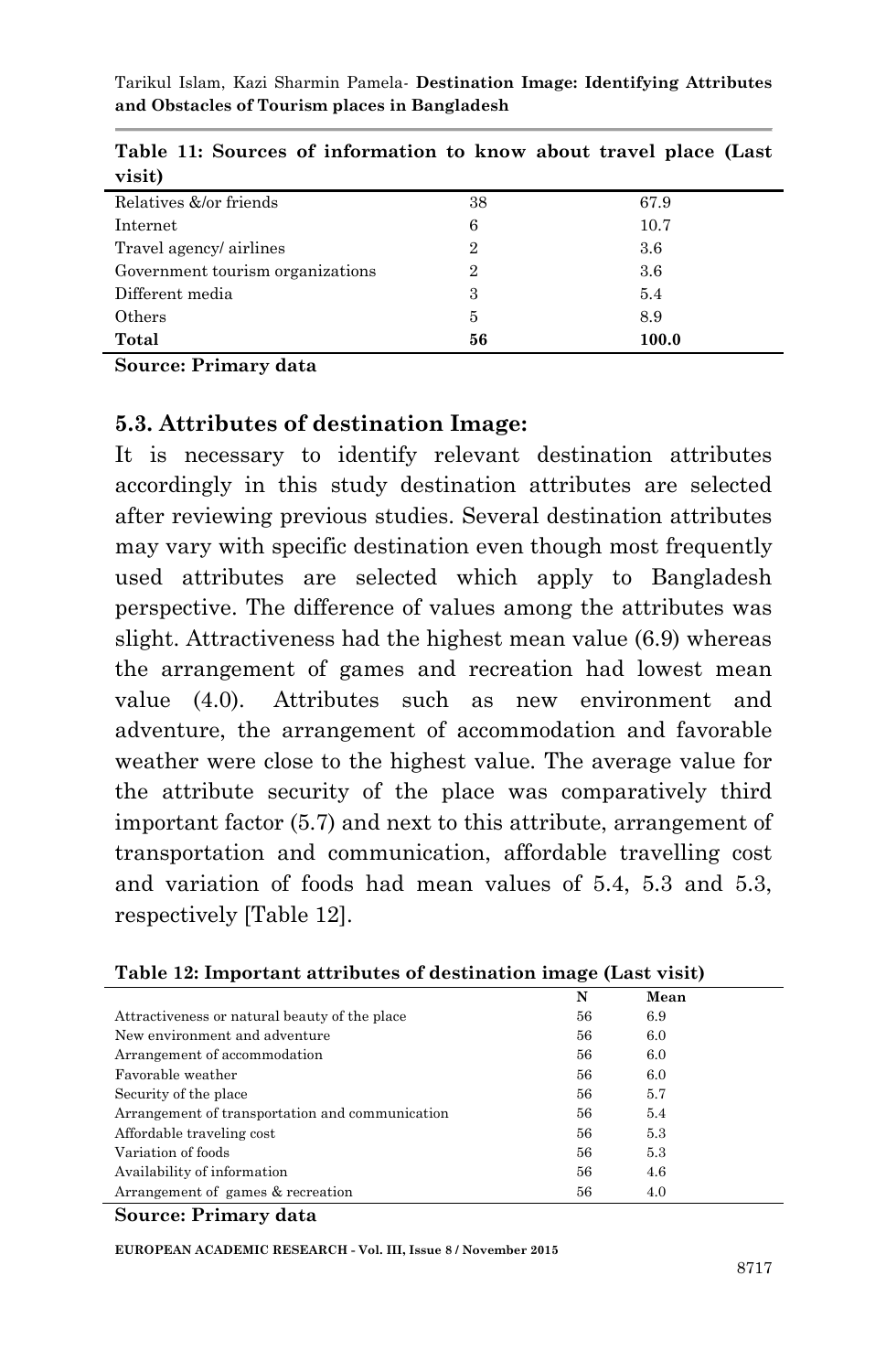## **5.4. Satisfaction aspect of tourists:**

Among the tourists, 64.3% showed interest to visit the same destination on the other hand 10.7% did not show any interest to visit the same destination. 25% tourists were neutral about visiting the same destination [Table 13].

| Table 13: Interest of travel in the same destination again |  |
|------------------------------------------------------------|--|
|------------------------------------------------------------|--|

|                      | Frequency | Percent $(\%)$ |
|----------------------|-----------|----------------|
| Yes                  | 36        | 64.3           |
| No                   | 6         | 10.7           |
| Neutral              | 14        | 25.0           |
| Total                | 56        | 100.0          |
| Source: Primary data |           |                |

A high percentage of tourists were satisfied with the overall travel experience that is 57.1% however 41.1% tourists were neutral regarding satisfaction in traveling. On the other hand, a small percentage of the tourists (1.8%) were not satisfied in

traveling [Table 14].

**Table 14: Overall satisfaction in traveling**

|               | Frequency | Percent $(\%)$ |
|---------------|-----------|----------------|
| Satisfied     | 32        | 57.1           |
| Not Satisfied |           | 1.8            |
| Neutral       | 23        | 41.1           |
| Total         | 56        | 100.0          |
|               |           |                |

**Source: Primary data**

In the study, it is found that among 57.1% of the satisfied respondents 42.9% had the interest to travel again at same place whereas 8.9% did not want to travel again. On the other hand, the respondents who were neutral about satisfaction level (41.1%), concerned to travel again (19.6%) and impartial about travel again (19.6%) [Table 15].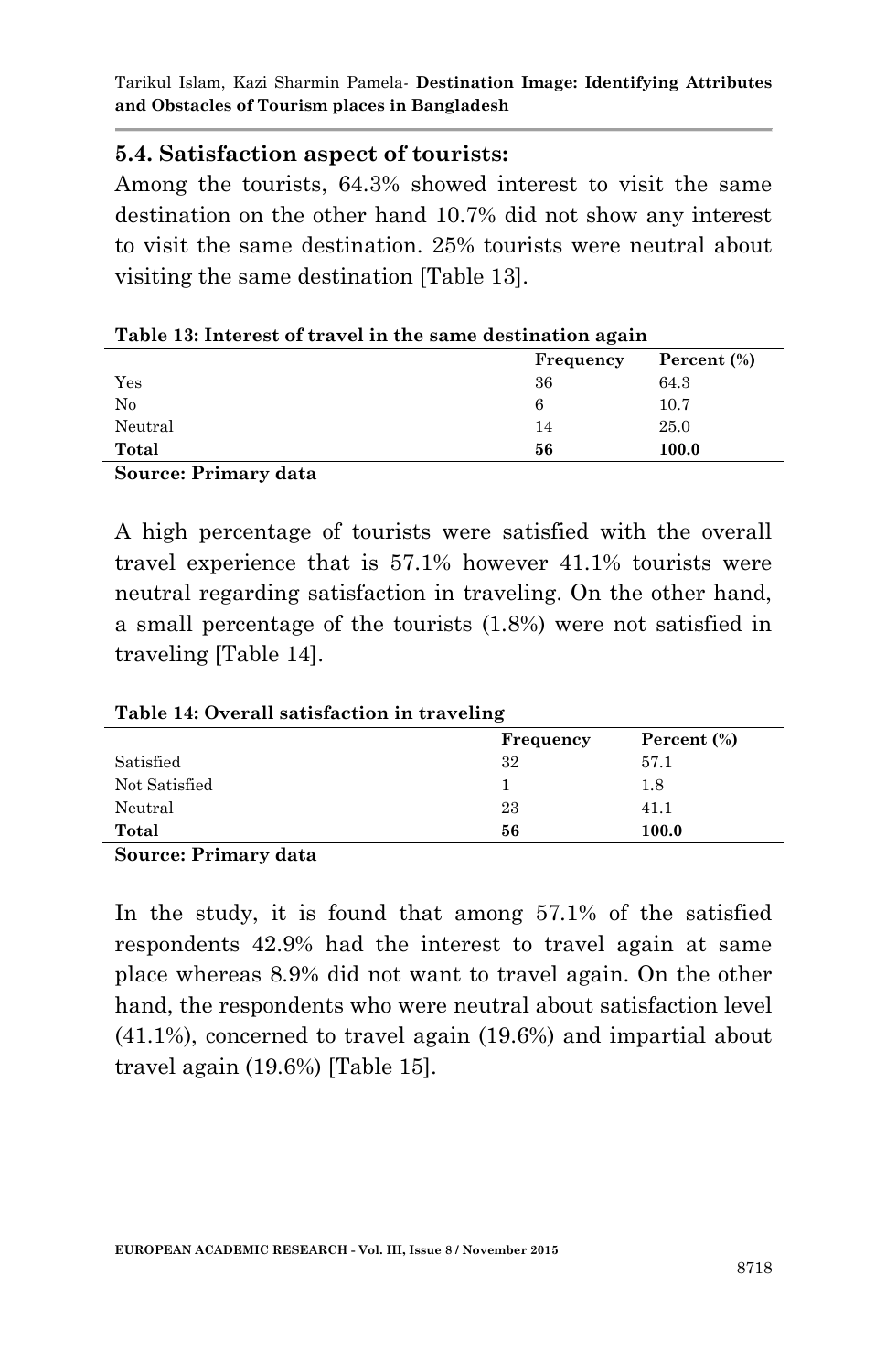|                        |                         |               | Travel again |                |          | Total  |  |  |
|------------------------|-------------------------|---------------|--------------|----------------|----------|--------|--|--|
|                        |                         | Yes           | No           | Neutral        |          |        |  |  |
| Satisfactio<br>n level | Satisfie<br>d           | N             | 24           | $\overline{5}$ | 3        | 32     |  |  |
|                        |                         | % of<br>Total | 42.9%        | 8.9%           | 5.4%     | 57.1%  |  |  |
|                        | <b>Not</b><br>satisfied | N             | $\mathbf{1}$ | $\Omega$       | $\Omega$ | 1      |  |  |
|                        |                         | % of<br>Total | 1.8%         | $0.0\%$        | $0.0\%$  | 1.8%   |  |  |
|                        | Neutral                 | N             | 11           | $\mathbf{1}$   | 11       | 23     |  |  |
|                        |                         | % of<br>Total | 19.6%        | 1.8%           | 19.6%    | 41.1%  |  |  |
| Total                  |                         | N             | 36           | 6              | 14       | 56     |  |  |
|                        |                         | % of<br>Tota  | 64.3%        | 10.7%          | 25.0%    | 100.0% |  |  |

**Table 15: Important attributes of destination image (Last visit)**

**Source: Primary data**

## **5.5. Obstacles during traveling in Bangladesh:**

As significant barriers in tourism sector of Bangladesh, it is found that insufficient infrastructure facilities, scarcity of modern and competent recreation and tourist facilities, short of human resources in the sector and so forth (GOB 2011). In the study, unsatisfactory quality of roads had the highest mean value (3.86) which was faced by the tourists mostly amid the problems while traveling. Next to quality of roads, political unrest(3.80), unavailability of law and order authority (3.70) were considered as problems during traveling that had high mean values. The mean values of unsatisfactory transportation fare, accommodation fare, and the price of food, unavailability of transportation, quality of food, and quality of accommodation had little differences. Lack of friendly environment was considered as the least of the problems (2.98).

|                                           | N  | Mean |
|-------------------------------------------|----|------|
| Unsatisfactory quality of roads           | 56 | 3.86 |
| Political unrest                          | 56 | 3.80 |
| Unavailability of law and order authority | 56 | 3.70 |
| Lack of security                          | 56 | 3.64 |
| Unsatisfactory transportation fare        | 56 | 3.45 |
| Unsatisfactory accommodation fare         | 56 | 3.39 |
| Unsatisfactory price of food              | 56 | 3.23 |

| Table 16: Problems during traveling (Last visit) |  |
|--------------------------------------------------|--|
|--------------------------------------------------|--|

**EUROPEAN ACADEMIC RESEARCH - Vol. III, Issue 8 / November 2015**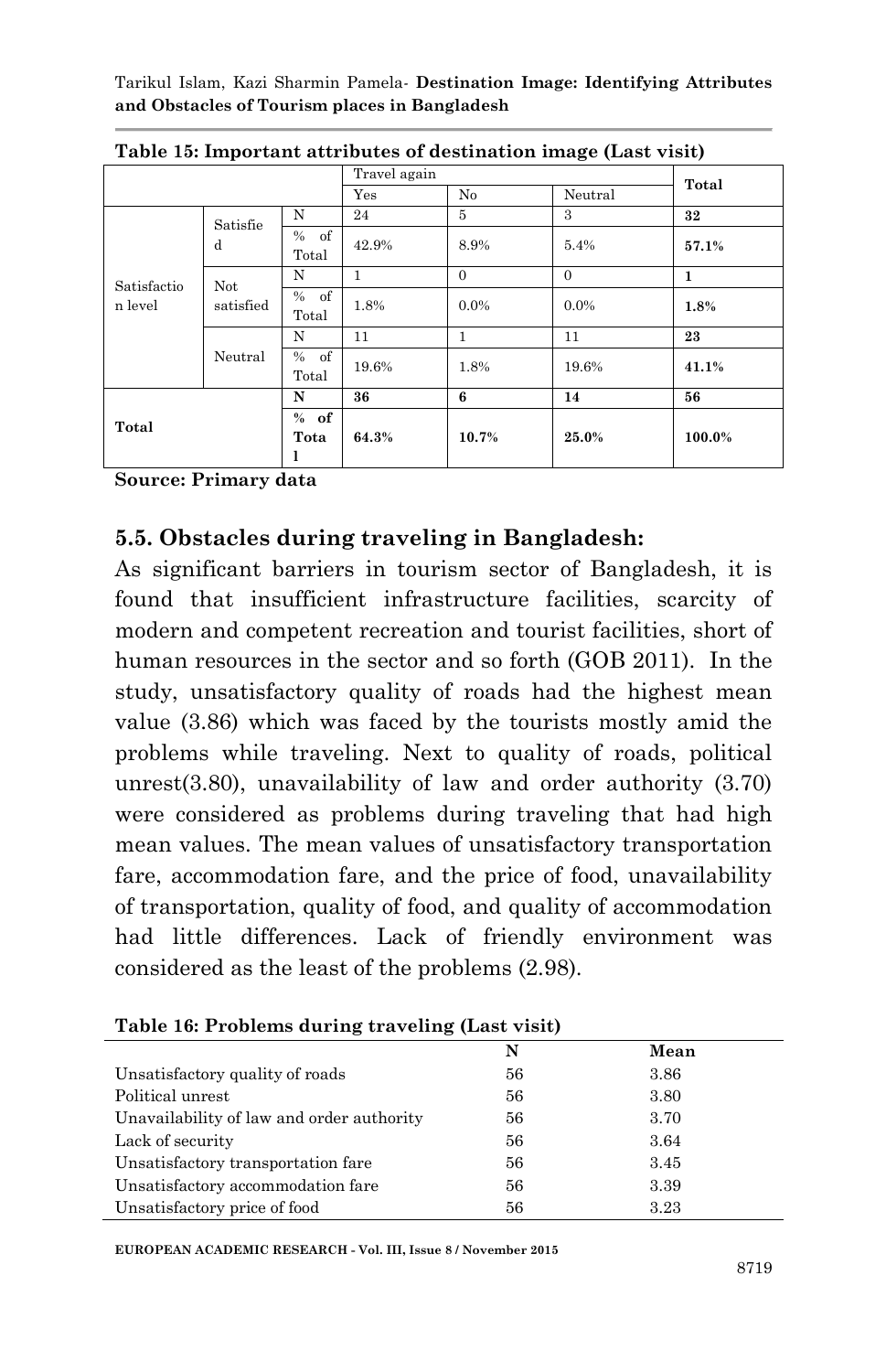| Unavailability of transportation           | 56 | 3.21 |
|--------------------------------------------|----|------|
| Unsatisfactory quality of food             | 56 | 3.16 |
| Unsatisfactory quality of accommodation    | 56 | 3.04 |
| Unavailability of accommodation            | 56 | 2.98 |
| Lack of important information availability | 56 | 2.98 |
| Unfavorable natural environment            | 56 | 2.95 |
| Unavailability of food                     | 56 | 2.91 |
| Lack of friendly environment               | 56 | 2.75 |
|                                            |    |      |

**Source: Primary data**

### **6. IMPLICATIONS OF THE STUDY AND CONCLUSIONS**

In Bangladesh, the tourism sector is a promising sector as Bangladesh has tremendous natural beauty, and the tourists have huge interest in visiting the country. The Study discovers valuable insights of tourism places in Bangladesh which may assist the planners and marketers for taking strategic decisions and the future development of the tourism sector in Bangladesh.

Development and improvement in infrastructure sector of Bangladesh such as accommodation facilities, transportation, and communication will foster the tourism industry in Bangladesh. For this it requires integration of private and public tourism related organization to support, communicate and promote the tourism industry

The tourism industry of Bangladesh can play an indispensible role in the economic development of the country nevertheless it requires right tourism marketing plan which should be conveyed through integrated marketing communication channel.

## **7. LIMITATIONS AND FURTHER STUDIES**

Although this study makes an important theoretical significant addition to identifying the key attributes of destination image and obstacles in Bangladesh, it contains several limitations. The limitations are important to acknowledge for the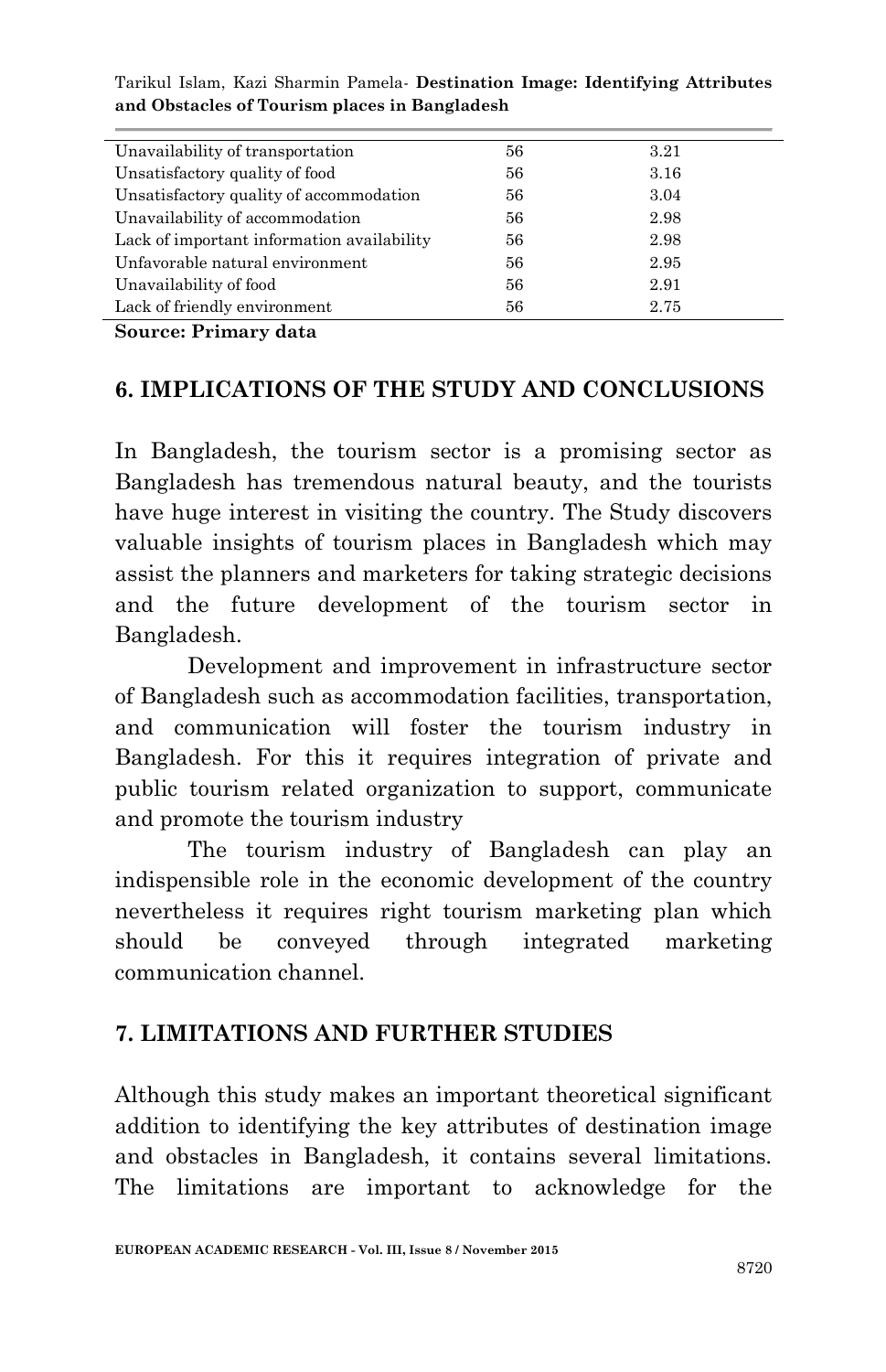clarification of the study. The attributes used in this study may not fully reflect all the attributes of destination. Moreover, the study was conducted based on the information from a small number of respondents, for this reason, the results of the study may not be generalized to the large population. There was lack of secondary data source as the study requires more information to represent the real picture of the tourism sector in Bangladesh. Future studies should explore the relationship between the attributes of destinations and satisfaction levels of consumers.

#### **REFERENCES:**

- Alam, Kazi Wahidul. 2002. "Bangladesh Tourism and The Dhaka Travel Mart-2002". The Bangladesh Observer, February 1. p6.
- Baloglu, Seyhmus, and Ken W. McCleary. 1999. "A Model of Destination Image Formation". Annals of Tourism Research 26 (4): 868-897. doi:10.1016/s0160- 7383(99)00030-4.
- Bangladesh Parjatan Corporation. 2004. "Bangladesh Tourism Vision 2020. (Ed.)". Planning, Training, & Statistics Division, Dhaka.
- Bangladesh Tourism Board. 2015. "Statistics Bangladesh Tourism Board". Accessed September 05 2015. [http://tourismboard.gov.bd/publications/statistics/.](http://tourismboard.gov.bd/publications/statistics/)
- Baud-Bovy, M, and Fred R Lawson. 1977. *Tourism and Recreation Development*. London: The Architectural Press.
- Cai, Liping A. 2002. "Cooperative Branding For Rural Destinations". Annals of Tourism Research 29 (3): 720- 742.
- Dube, L., Renaghan, L. M., & Miller, J. M. 1994. "Measuring customer satisfaction for strategic management".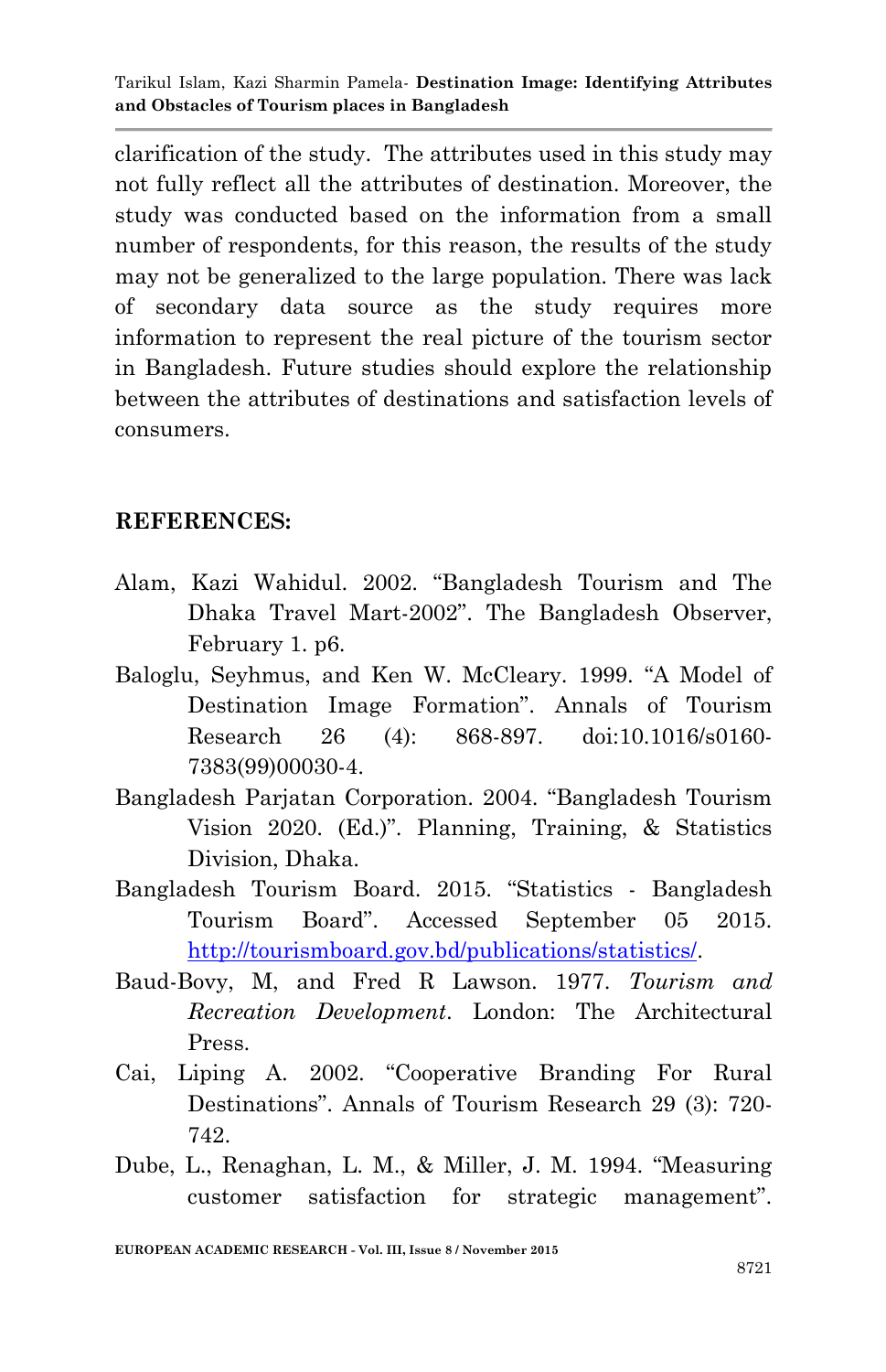Cornell Hotel and Restaurant Administration Quarterly.35(February). 30-47.

- Gartner, W. C. 1989. "Tourism Image: Attribute Measurement of State Tourism Products Using Multidimensional Scaling Techniques". Journal of Travel Research, 28(2): 16-20.
- Government of the People"s Republic of Bangladesh. 2011. "Sixth Five Year Plan FY 2011-FY2015". Planning Commission. July,2011 (Part II). pp 201-202.
- Hosany, Sameer, Yuksel Ekinci, and Muzaffer Uysal. 2006. "Destination Image And Destination Personality: An Application Of Branding Theories To Tourism Places". Journal of Business Research 59 (5): 638-642. doi:10.1016/j.jbusres.2006.01.001.
- Hossain, Md. Afjal. 1999. "Marketing of Tourism Industry in Bangladesh: An Empirical Study of Performance and Strategies. Ph. D. thesis. University of Pune. India. p2-3.
- Howlader, Ziaul Haque. 2015. "Keeping tourists safe". Dhaka Tribune. Accessed September 05 2015.http://www.dhakatribune.com/oped/2015/jun/23/keeping-tourists-safe.
- Kotler, Philip, and Gary Armstrong. 2006. *Principles of Marketing*. Upper Saddle River, N.J.: Pearson Prentice Hall.
- Lai, Wen-Hsiang, and Nguyen Quang Vinh. 2013. "Online Promotion And Its Influence On Destination Awareness And Loyalty In The Tourism Industry". Advances In Management & Applied Economics 3 (3): 15-30.
- Lim, Yu Mi & Weaver, Pamela A. 2012. "Customer-based Brand Equity for a Destination: the Effect of Destination Image on Preference for Products Associated with a Destination Brand". International Journal of Tourism Research 16 (3): 223-231. Wiley-Blackwell. doi:10.1002/jtr.1920.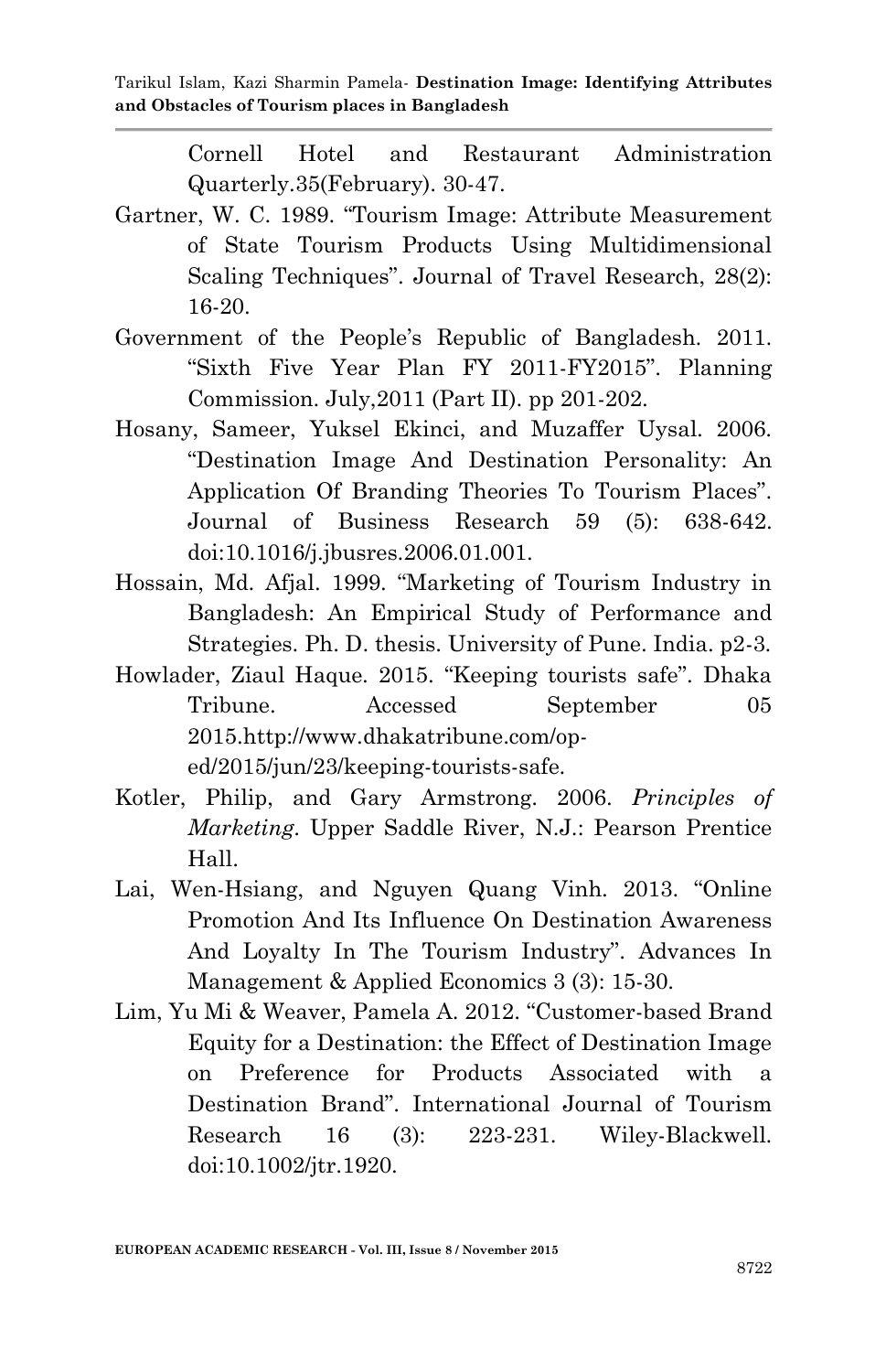- Lumsdon, L. 2000. *Tourism Marketing*. Oxford: The Alden Group.
- Malhotra, Naresh K. 2006. *Marketing Research an applied orientation*. 4th arg. Delhi, India: Pearson Education.
- McCartney, Glenn. 2008. "Does one culture all think the same An investigation of destination image perceptions from several origins". Tourism Review. Vol. 63. Iss: 4. pp.13 – 26
- McLellan, R.W. and Fousher, K.D. 1983. "Negative images of the United States as expressed by tour operators from other countries". Journal of Travel Research, Summer. pp. 2-5.
- Merriam-webster. 2015. "Tourist | a person who travels to a place for pleasure". Accessed September 04, 2015. http://www.merriam-webster.com/dictionary/tourists.
- Mitra, A. K. 2005. "Potential is Very High and Thus Bangladesh can be Developed as a Tourist Destination". Business Bangladesh. July, 22-24.
- Money, R.B., & Crotts, J.C. 2003. "The effect of uncertainty avoidance on information search, planning, and purchases of international travel vacations". Tourism Management, 24, 191-202.
- Qu, H., & Li, I. (1997). The characteristics and satisfaction of mainland Chinese visitors to Hong Kong. Journal of Travel Research, 35(4), 37-41
- Rahman, Muhammad Khalilur. 2014. "Motivating factors of Islamic Tourist's Destination Loyalty: An Empirical Investigation in Malaysia". Journal of Tourism and Hospitality Management 2 (1): 63-77.
- Ross, E. L. D., & Iso-Ahola, S. E.1991. "Sightseeing tourists' motivation and satisfaction". Annals of Tourism Research, 18(2), 226-237
- Selby, Sirakaya, E., McLellan, R.W. and Uysal, M. 1996. "Modeling vacation destination decisions: a behavioral